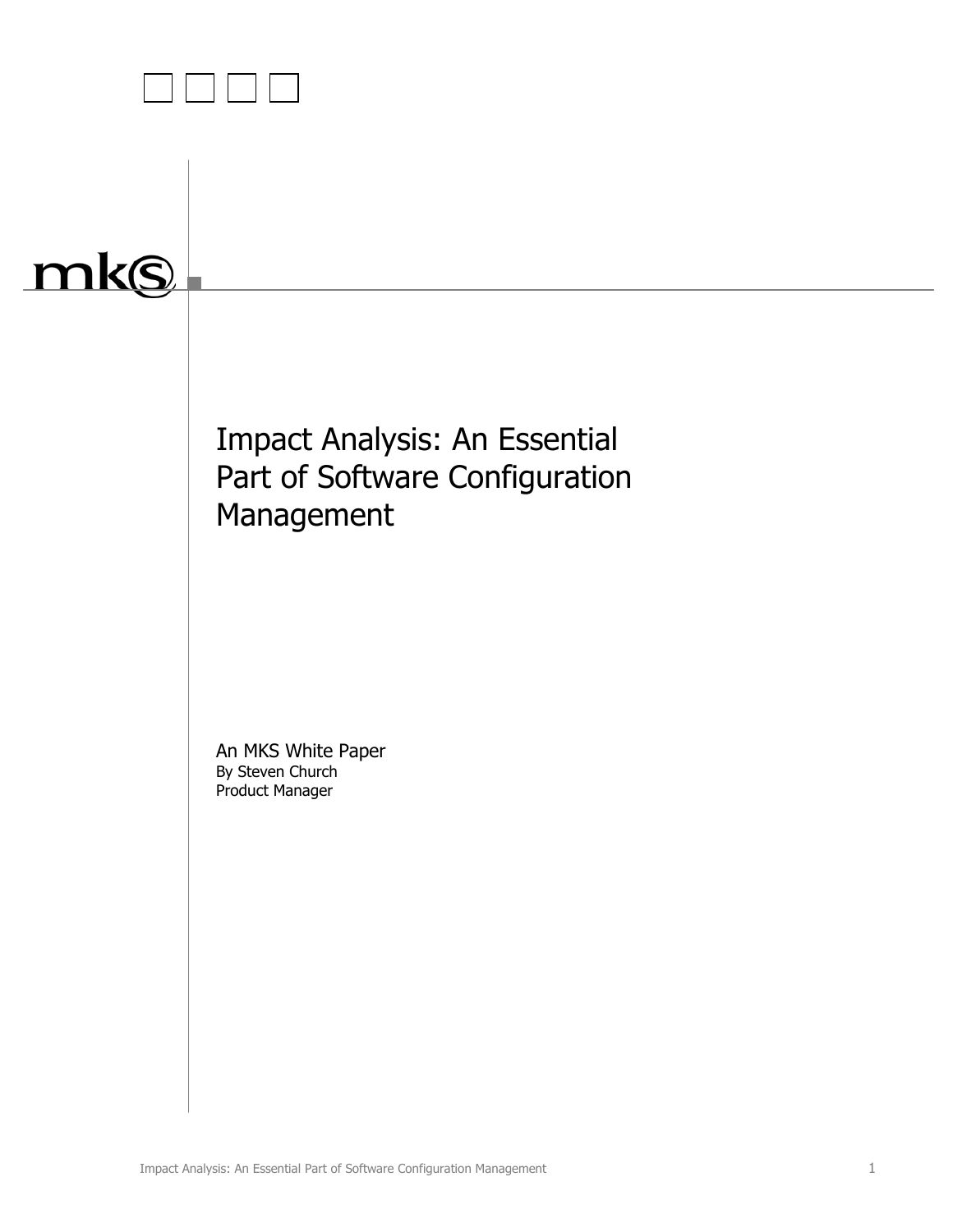

## **What is Impact Analysis?**

The concepts behind impact analysis have been around for a long time and are not limited to computer software. For years, parents have taught valuable life lessons to their children about the consequences of their actions: "Share the toy or I'll take it away" or "If I have to ask you again…" In short, every action has a consequence, negative or positive.

Impact analysis for computer software is much the same: "If I redefine this variable, what will be the effect?" If software developers cannot answer these simple 'What if…?" questions, then they should not be making the change.

A more formal definition of Impact Analysis is:

"Software change impact analysis, or *impact analysis* for short, estimates what will be affected in software and related documentation if a proposed software change is made." [Arnold 1996]

As simple as this definition sounds, some software tools that claim impact analysis functionality miss the mark and are incomplete. Their impact analysis functionality is limited to file dependency checking (e.g., foo.c depends on foo.h) which has been around a while in the form of makefiles.

Many more meaningful questions can be answered, however, if you reduce the granularity from files to programming constructs or "tokens" that are parsed $^1$  [Parr 1997] from source code: "Where is this variable referenced?", "Why is this function so complex?" and "If I add a parameter to this function, what else is affected?" These are all excellent questions, which illustrate the various aspects of impact analysis. Referenced variables indicate code navigation functionality. Complexity measurement leads to source code comprehension functions. Therefore, cause and effect analysis of proposed changes is at the core of impact analysis.



**Figure 1: Impact Analysis Functionality** 

 $\overline{a}$ 

<sup>&</sup>lt;sup>1</sup> Excerpt from reference found at: http://www.antlr.org/Articles/langparse.html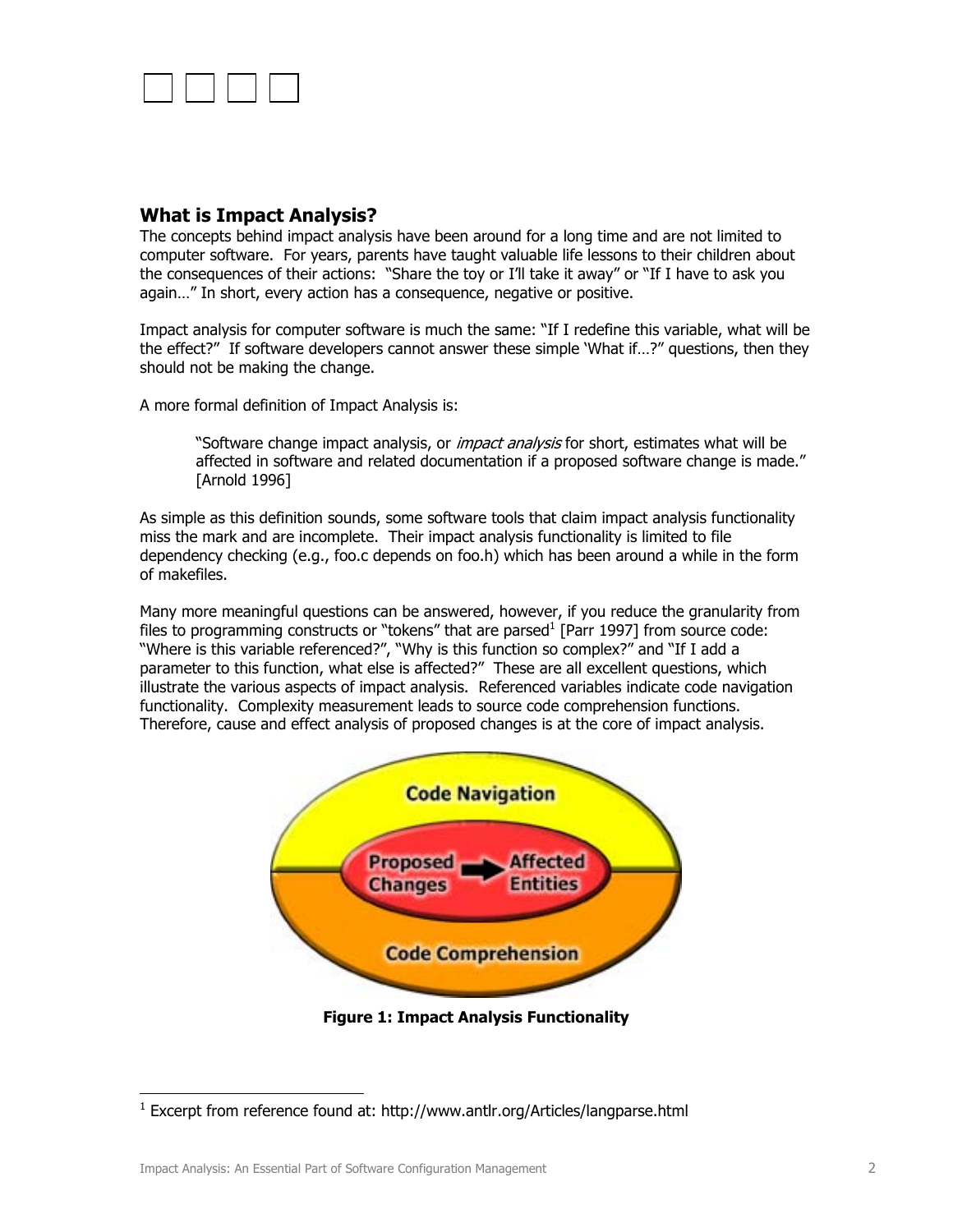

Of course, tools alone will not solve the "significant technical challenge" of automated impact analysis. [Arnold 1996]

#### **What is SCM?**

The day the first software program was created there was a need to change it [csc-m 2002]. There is a vast body of knowledge available that addresses this very issue as well as the approaches, hurdles, and successes involved in implementing SCM systems. Of all of the definitions that can be found, no definition has captured its essence better than the following:

"SCM is the discipline of controlling the evolution of software systems."<sup>2</sup>

The main principle that stands out is "controlling". You certainly don't want to prevent the evolution of software but you do need a mechanism for managing and approving proposed changes. You can imagine the chaos that would follow if QA engineers were expected to test software systems where developers had changed the software without adjusting the requirements.

Software development is a complex task. Applying tools and processes (SCM) helps to streamline the effort, ensure repeatability and will lead to productivity and quality improvements.

### **Managing Change**

 $\overline{a}$ 

SCM helps with *how* changes are made to the system; Impact Analysis helps answer these other important questions:

- **Who is affected by the changes?**
- Where in the source code do changes need to be made?
- **What else is affected by these changes?**
- $W$  *Why* do we need to make all of the changes?
- When should all of the changes be made?

The reasons for changing software can usually be narrowed to one of a few key reasons:

- 1. Software Defect As much as we'd like to believe our software is defect-free, bugs do exist.
- 2. Enhancement– A new feature or a change to an existing feature is requested (hopefully leading to a product improvement).
- 3. Developer Innovation This is an often-overlooked aspect of software development projects. Software is changed in subtle ways, often for the better, without an approved change request.

To be sure, fixing known bugs is desirable, but you do not want to fix one bug only to introduce another undetected bug(s). It is critical that you are aware of the impact or consequence of "fixing" the defect.

For similar reasons, you want to be careful about adding new features that may conflict in unknown ways with existing features or other proposed new features. An example of this can be found in Microsoft's Active Desktop feature - it's nice to have, yet it seems to conflict with your

<sup>&</sup>lt;sup>2</sup> Paraphrased from "*Tools for Software Configuration Management*", Proceedings of the 2nd International Workshop on Software Version and Configuration Control, Walter F. Tichy, 1988.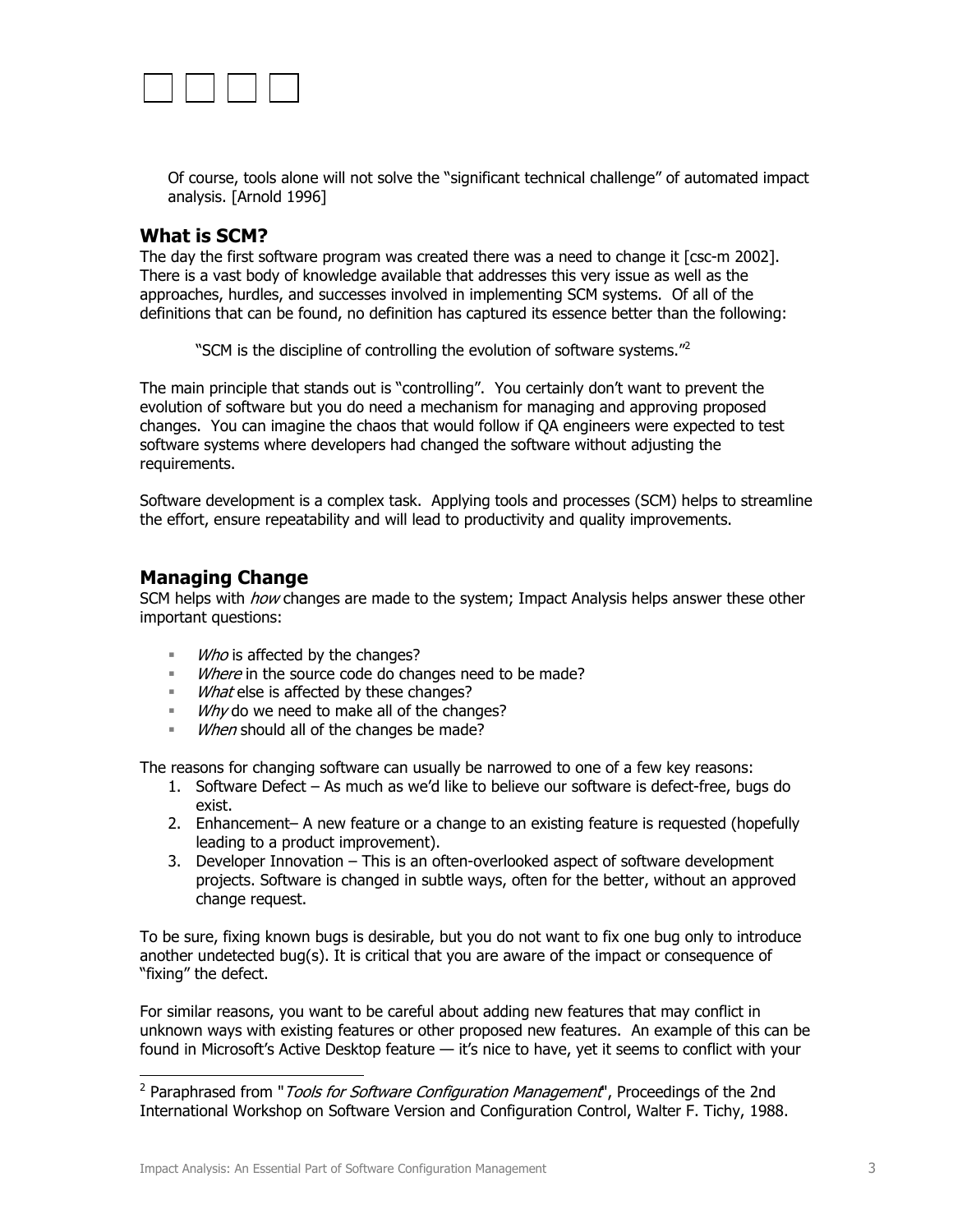

tropical beach wallpaper image. To see this yourself, right-click on your desktop, select the properties menu item, then choose a background image ensuring that it is stretched to cover your entire desktop. Then right-click on the desktop again and select the "Customize my desktop" menu item. In the dialog box that appears in the "Web" tab, check the "Show Web Content…" checkbox and select "My Current Home Page" from the list. You will notice that your home page now covers your original background image. You can of course resize and reposition your home page but it still covers some of your background image.

Of course not every change made to software is approved or desirable. The "feature creep" that inevitably happens to applications can offer wonderful surprises for users, but at the same time cause Product Managers endless grief. The extras added by developers may not allow for adequate testing; delay release cycles; misalign with the strategic direction; cause conflicts with other features; or, at worst, violate contractual obligations. The product must be improved, but always in a controlled manner.

The following is a basic process for managing software changes with SCM and Impact Analysis tools.

### **Step 1: Understanding the Change Request**

The initial steps of any process are often the most critical. When a software change request is received it is important to fully understand the request before proceeding. The expensive cycle of coding-testing-launching-recoding-retesting can be avoided if you understand the requirements correctly the first time. A mechanism (i.e. MKS Integrity Manager) to capture sufficient details such as: time request was made, expectations for completion, categorization of request, detailed explanations, is invaluable. If a request is not understood, the mechanism should also be able to handle and capture clarification requests and updates to the original change request.

### **Step 2: Planning Changes**

Once the request is fully understood and documented, developers begin the investigation phase by attempting to pinpoint that exact code and locations within the source code that will be affected by the implementation of the change request. In large applications (10 million+ Lines of Code) this can require significant effort. Tools to assist navigation, searching and providing graphical representations of source code can speed up the investigation phase greatly. A sound principle developers should follow in this phase is: "Don't change source code if you don't understand it."

### **Step 3: Assessing Impact of Proposed Changes**

Assuming the code is well understood and the developer has a plan by which coding changes are made, another highly recommended principle is: "assess the impact of proposed changes BEFORE they are made". Often, dependencies between source code objects are not obvious and forging ahead with coding changes can lead to "breaking the build"; defects being found in testing requiring refixing/retesting; or application feature conflicts discovered by users.

### **Step 4: Approving Changes**

Once the full impact of proposed changes is clear, the decision to approve changes can be made with confidence. In some cases, impact analysis reports will indicate a change in the approval due to the fact that the proposed changes cause too much of a "ripple effect" or are too costly to implement.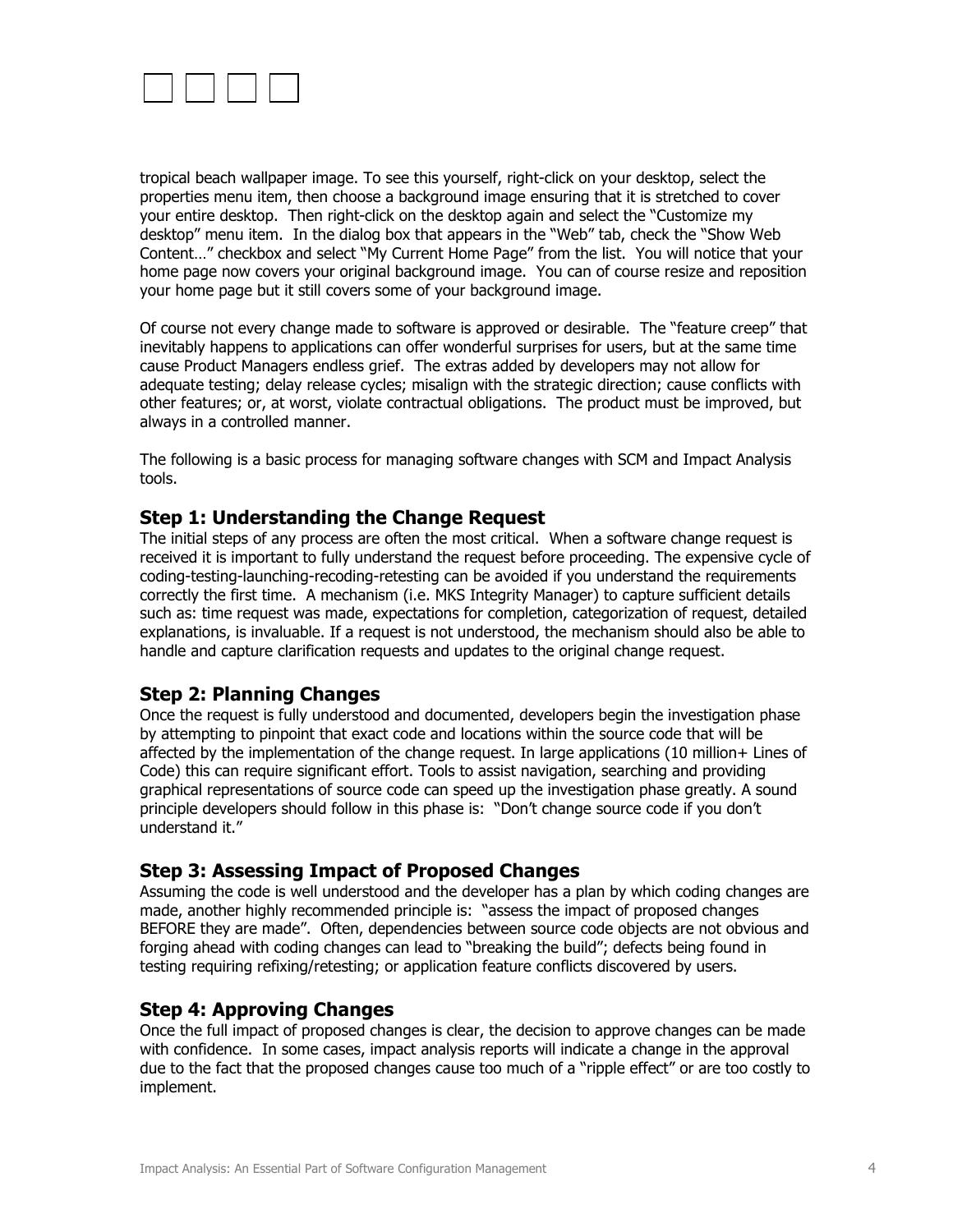

## **Step 5: Making the Changes**

Proceeding with the approved changes leads into the common developer cycle of Check-out — Edit — Check-in. Additional value can be gained by using this process if the impact analysis tools and the SCM tools are integrated. The impact analysis tool should identify which source files are flagged for modification and then inform the SCM tool to check-out all files in batch mode. This saves the developer the manual effort of identifying the list of files required in the "change package<sup>3</sup>. Ideally, the impact analysis functionality and SCM functionality can be accessed through the Integrated Development Environment (IDE) that the developer is already familiar with.

## **Step 6: Assessing Quality**

After all the changes are made, the last step is to ensure that the quality of the source code has not degraded. A tool to measure quality before and after coding changes is valuable for this. Identifying and correcting quality issues in source code can bring higher quality applications, leading to lower maintenance costs the next time the code needs to be assessed and changed.

### **MKS Solution**

-

Since 1984, MKS has produced high quality software development tools known for their technical innovation and powerful functionality. While other vendors provide complicated framework solutions that address all facets of the application development lifecycle, MKS is focused on excellence in one area: software development. This enables MKS to deliver products that meet or exceed the needs of the most demanding enterprise software development organization.

With solutions for software configuration management (SCM), process and workflow management, source code comprehension and analysis, and UNIX/NT interoperability, MKS helps organizations achieve their quality goals while increasing productivity and reducing costs.

**MKS Integrity Manager** is the most scalable and flexible process and workflow management solution available today for connecting distributed development teams across the enterprise. Integrity Manager allows development teams to implement processes that are as complex or simple as their individual needs or project requirements dictate.

**MKS Source Integrity Enterprise Edition** is the enterprise choice for comprehensive, crossplatform software configuration management. Its platform transparent, advanced multi-tier architecture provides scalability and security in local and distributed environments while maintaining ease of use and low cost of ownership.

**MKS Code Integrity** helps software development organizations comprehend complex software systems constructed by the enterprise over time, assess the impact of changes to code before they are implemented, and ultimately improve the quality of software through coding standards automation.

 $3$  "A change package allows you to specify groups of members that are affected by an issue. For example, a solution's change package might contain files that need to be changed in order to satisfy a problem." – MKS Integrity Manager User Guide.